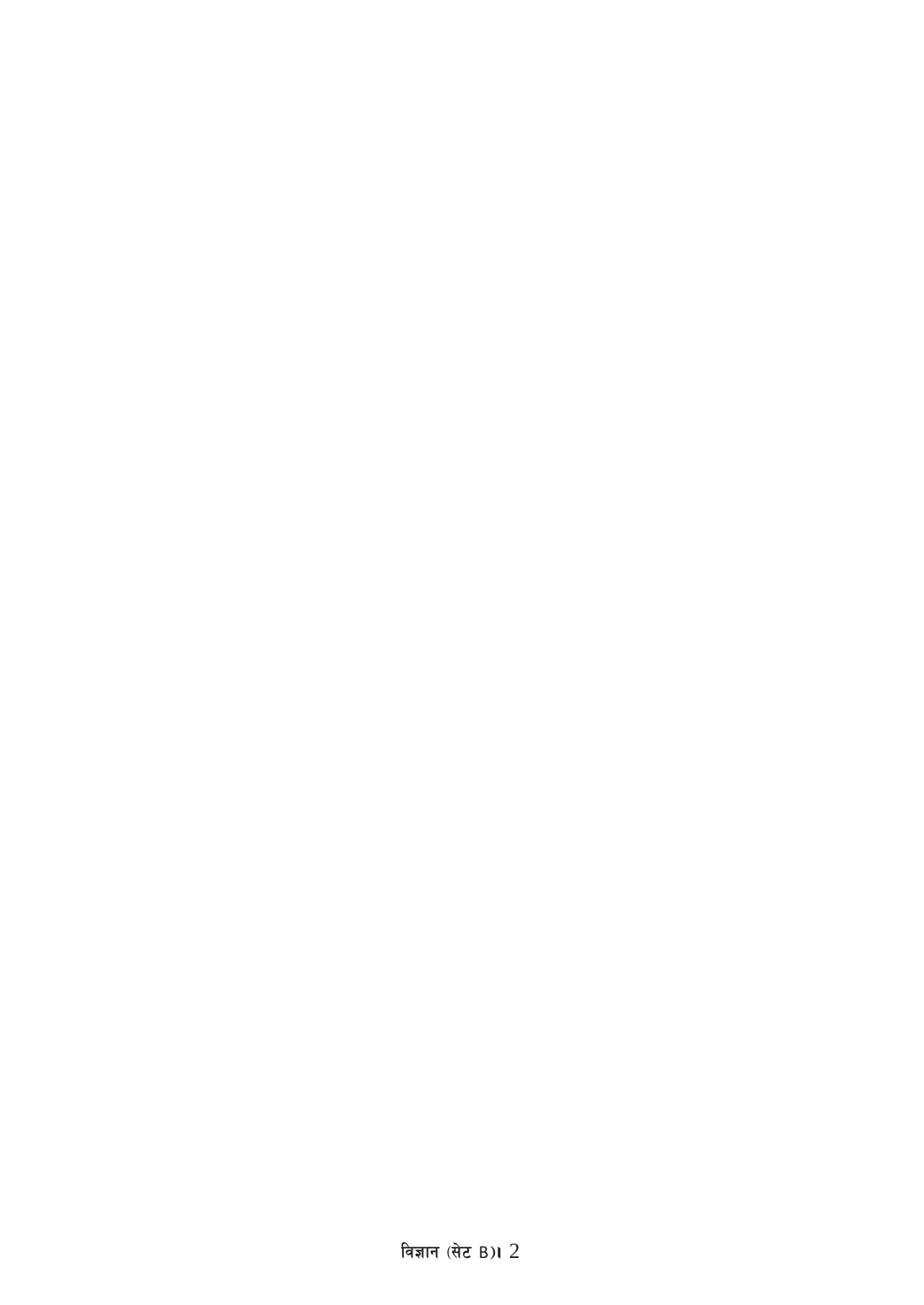#### क) ठीक उत्तरमा रेजा चिह्न ( $\sqrt{}$ ) लगाउन्**होस्** ।

Tick ( $\sqrt{ }$ ) the correct answer. (18×1=18)

१. व्याधारभूत एकाइ अरू एकाइमा निर्भर गर्दैन भने तत्जन्य एकाई आधारभूत एकाइहरूको संयोजनबाट बनेको हुन्छ । तल दिइएका एकाइहरूमध्ये कुन आधारभूत एकाइ हो ?

The fundamental unit is independent of any other units whereas derived unit is formed by combination of fundamental units. Which of the following is fundamental unit?

- a) जुल (Joule) b) वाट (Watt) c) एम्पियर (Ampere) d) पास्कल (Pascal)
- २. गति परिवर्तनको दरलाई के भनिन्छ ? What is the rate of change of velocity?

| a) $\theta$ (Mass)       | b) बल (Force)  |
|--------------------------|----------------|
| c) प्रवेग (Acceleration) | d) वेग (Speed) |

## ३. यन्त्रको कार्यमा समावेश हुने लोड र इफोर्टबीचको अनुपातलाई के भनिन्छ ?

What is it called for the ratio of load to the effort involved in the work of a machine?

- a) यान्त्रिक फाइदा (Mechanical advantage)
- b) गति अनुपात (Velocity ratio)
- c) कार्यक्षमता (Efficiency)
- d) लागत कार्य (Input work)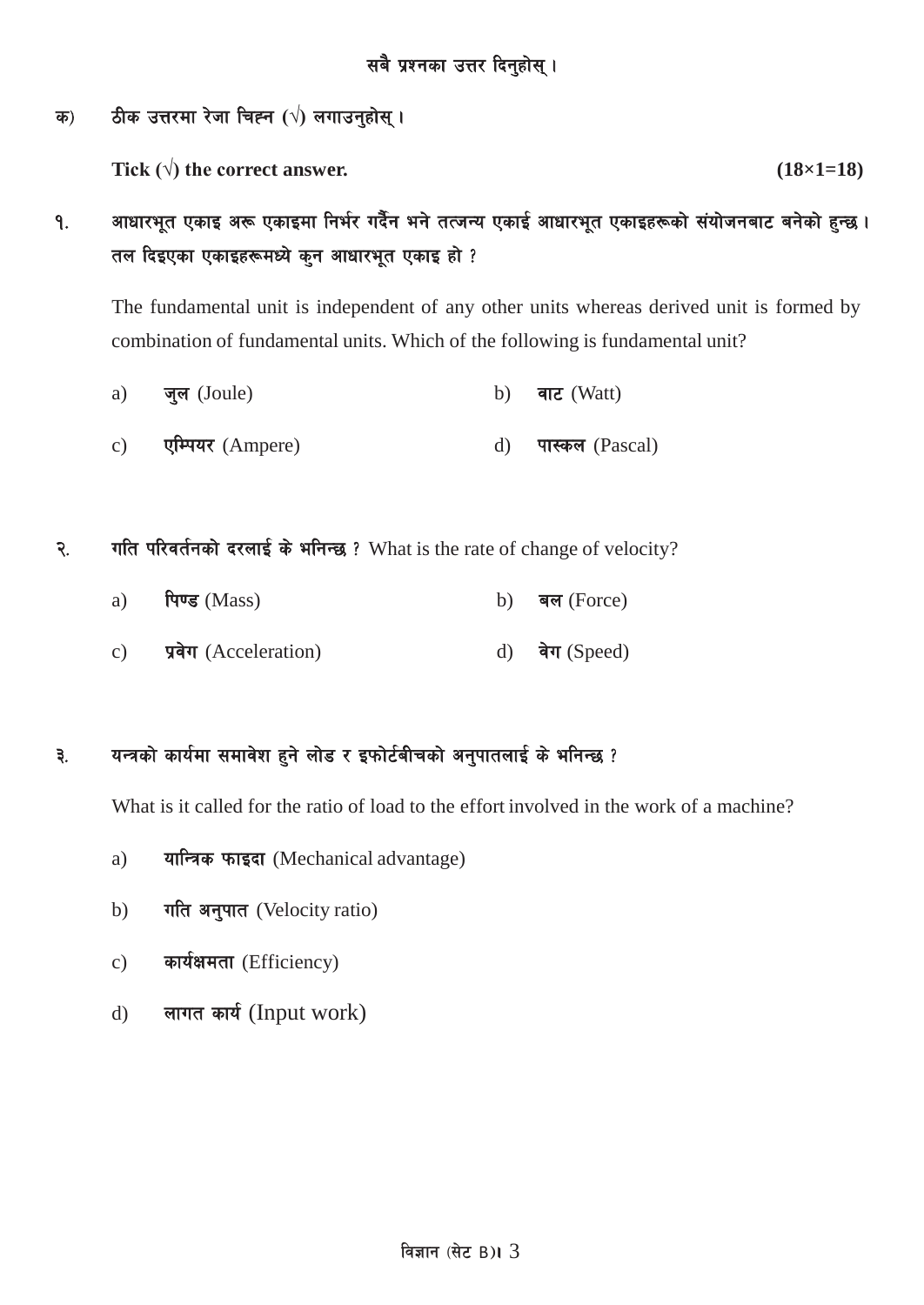#### $\times$  तरल पदार्थको चाप र त्यसको घनत्वबीच कस्तो सम्बन्ध छ ?

What is the relationship between liquid pressures with their density?

#### a) तरल पदार्थको चाप त्यसको घनत्वसँग समानुपातिक हुन्छ।

(Liquid pressure is directly proportional to the density of that liquid)

#### b) तरल पदार्थको चाप त्यसको घनत्वसँग व्युत्क्रमानुपातिक हुन्छ।

(Liquid pressure is inversely proportional to their density)

#### c) तरलको चाप र घनत्वको बीचमा कुनै सम्बन्ध छैन।

There is no relation between liquid pressure and density of liquid.

#### $d)$  घनत्व दई गुणा बढ्दा तरलको चाप त्यसको वर्गले बढ्छ।

Liquid pressure increases by their square when density of liquid increases by two times.

#### **४. विदि एउटा मानिस ५० केजीको पिण्ड लिएर ३० मिनेटसम्म उभियो भने उसले कति कार्य गऱ्यो ?**

If a person stood in with 50 kg of mass for 30 minutes, how much work is done by him?

- a) 150 जल (joule) b) 1500 जल (joule)
- c)  $80 \overline{q}$ ल (joule) d)  $0 \overline{q}$ ल (joule)

#### ६. यौगिकको सबैभन्दा सानो कणलाई के भनिन्छ ?

What is it called for the smallest particle of a compound?

- a) प्रोटोन (Proton) b) परमाणु (Atom)
- c) अण् (Molecule) d) इलेक्ट्रोन (Electron)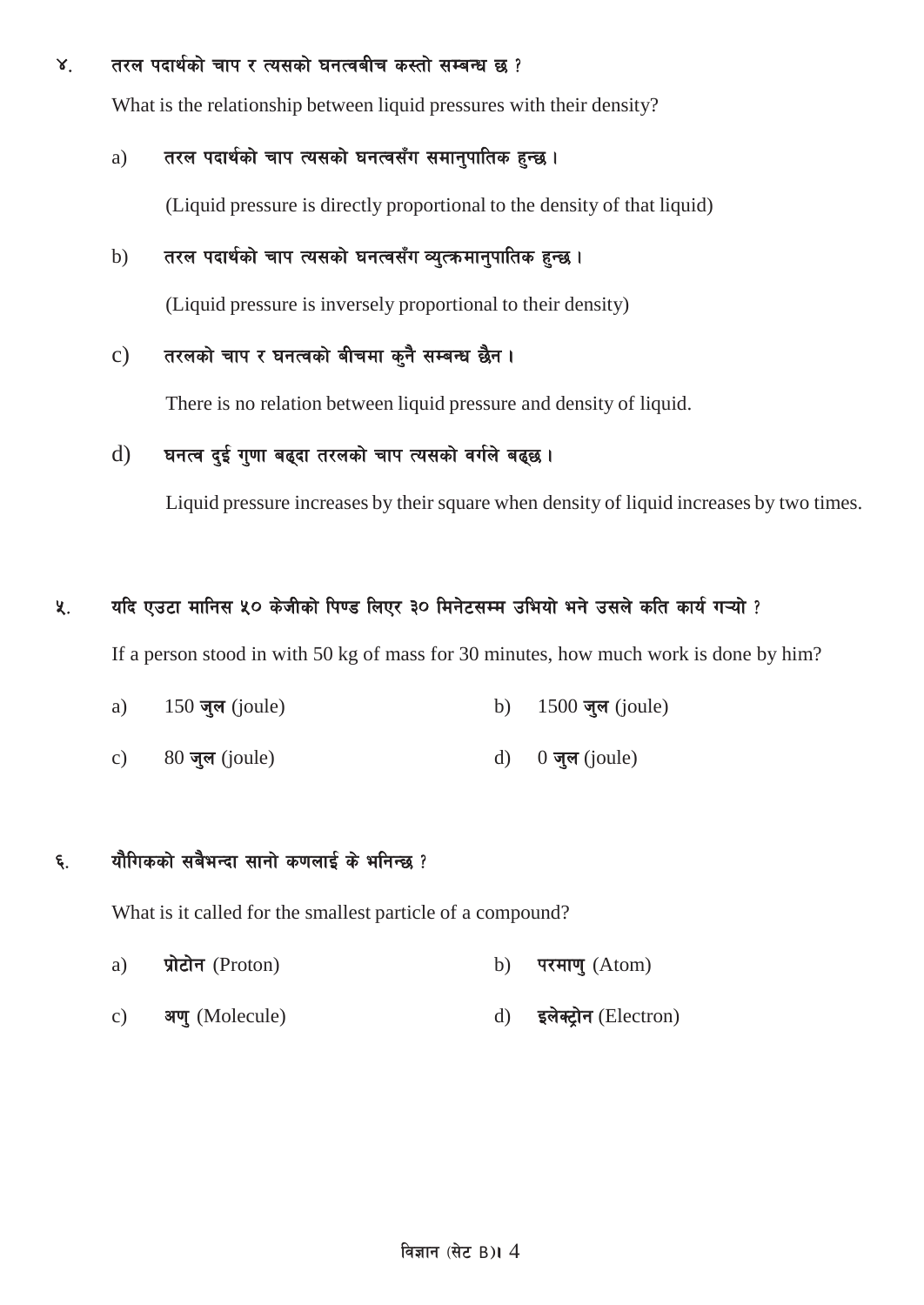## ७. रगतमा पाइने तीन प्रकारका रक्तकोषहरूमध्ये प्लेटलेट्स एउटा हो। प्लेटलेट्सको कार्य कुन हो ?

Among three different types of blood cells one is platelets. What is the function of platelets?

#### a) रगत जम्न मद्दत गर्छ जसले घाउहरूबाट रगत खेर जान तथा किटाण प्रवेश गर्न रोक्छ।

They help in blood clotting which prevents the loss of blood from wounds and checks the entry of germs.

#### b) किटाणु विरुद्ध लड्छ र रोग लाग्नबाट बचाउँछ।

They fight against the germs and protect from diseases

### $\,$ c) अक्सिजनलाई फोक्सोबाट शरीरका कोषहरूसम्म प्ऱ्याउँछ।

They transport oxygen from lungs to the body cells.

# d) युरियालाई मृगौलामा पुऱ्याउँछ।

They transport urea to the kidneys.

#### $\,$ द. तलकामध्ये कुन जीवमा फिसन प्रक्रियाबाट प्रजनन हुन्छ ?

Which of following organisms reproduce by fission process?

- a) हाइड्रा (Hydra) b) फित्ते जुका (Tape worm)
- c) तारा माछा (Star fish)  $d$ ) अमिवा (Amoeba)

## ९. दिइएको चित्र कुन जडीबुटीको हो ?

Which medicinal plant is shown in the figure?

- a) जटामसी (Jatamasi)
- b) चिराइतो (Chiraito)
- c) यार्सागुम्बा (Yarshagumba)
- d) पाँच औले (Panch Aunle)

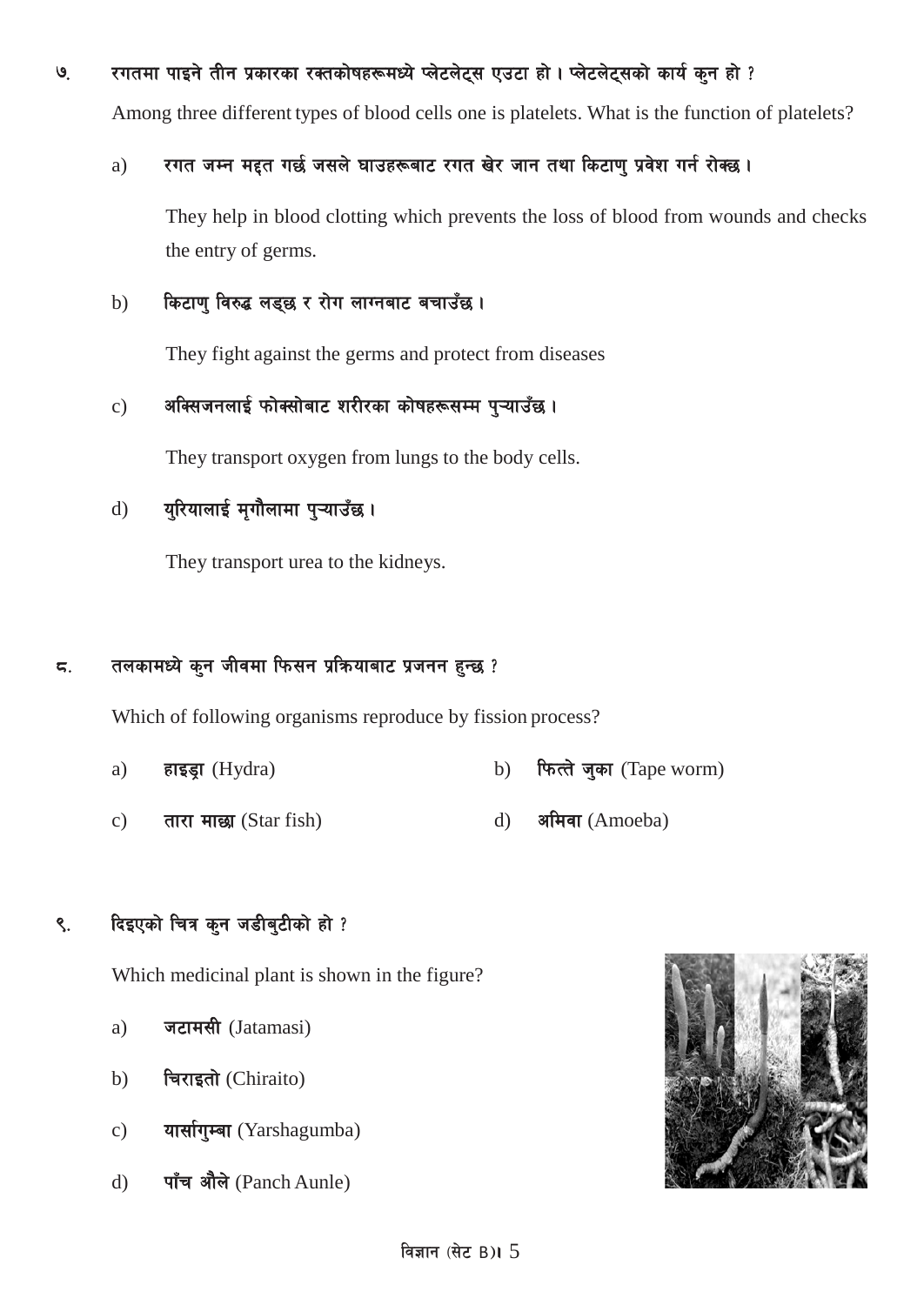#### <u>१</u>०. व्योग र कलकारखानाबाट निस्कने कार्बनडाइअक्साइड पानीसँग प्रतिक्रिया हुँदा कुन अम्ल बन्दछ ?

Which acid is formed by the reaction of Carbondioxide released from the industries and factories with water?

| a) | कार्बोनिक अम्ल (Carbonic acid) | b) सल्फ्युरिक अम्ल (Sulphuric acid) |
|----|--------------------------------|-------------------------------------|
| c) | नाइटिक अम्ल (Nitric acid)      | d) फरफोरिक अम्ल (Phosphoric acid)   |

#### ११. कस्तो प्रकारको चट्टान म्याग्मा वा लाभा चिसो भई बन्दछ ?

Which type of rock is formed by cooling of magma or lava?

- a) पत्रे चट्टान (Sedimentary rock) b) आग्नेय चट्टान (Igneous rock)
- c) परिवर्तित चट्टान (Metamorphic rock) d) कंग्लोमेरट (Conglomerate)

#### १२. कागतीमा तलकामध्ये कुन पदार्थ रहेको हुन्छ ?

Which of the following substance is present in the lemon?

- a) अम्ल (Acid)  $\qquad \qquad$  b) क्षार (Base)
- c) लवण (Salt) d) चिनी (Sugar)

#### १३. मानव शरीरको तापक्रम नाप्न कुन थर्मोमिटर प्रयोग गरिन्छ ?

Which thermometer is used to measure the temperature of human body?

- a) अधिकतम-न्युनतम थर्मोमिटर (Maximum-minimum thermometer)
- b) विलनिकल थर्मोमिटर (Clinical thermometer)
- c) प्रयोगशाला थर्मोमिटर (Laboratory thermometer)
- d) क्<sup>ने</sup> पनि होइन (None of them)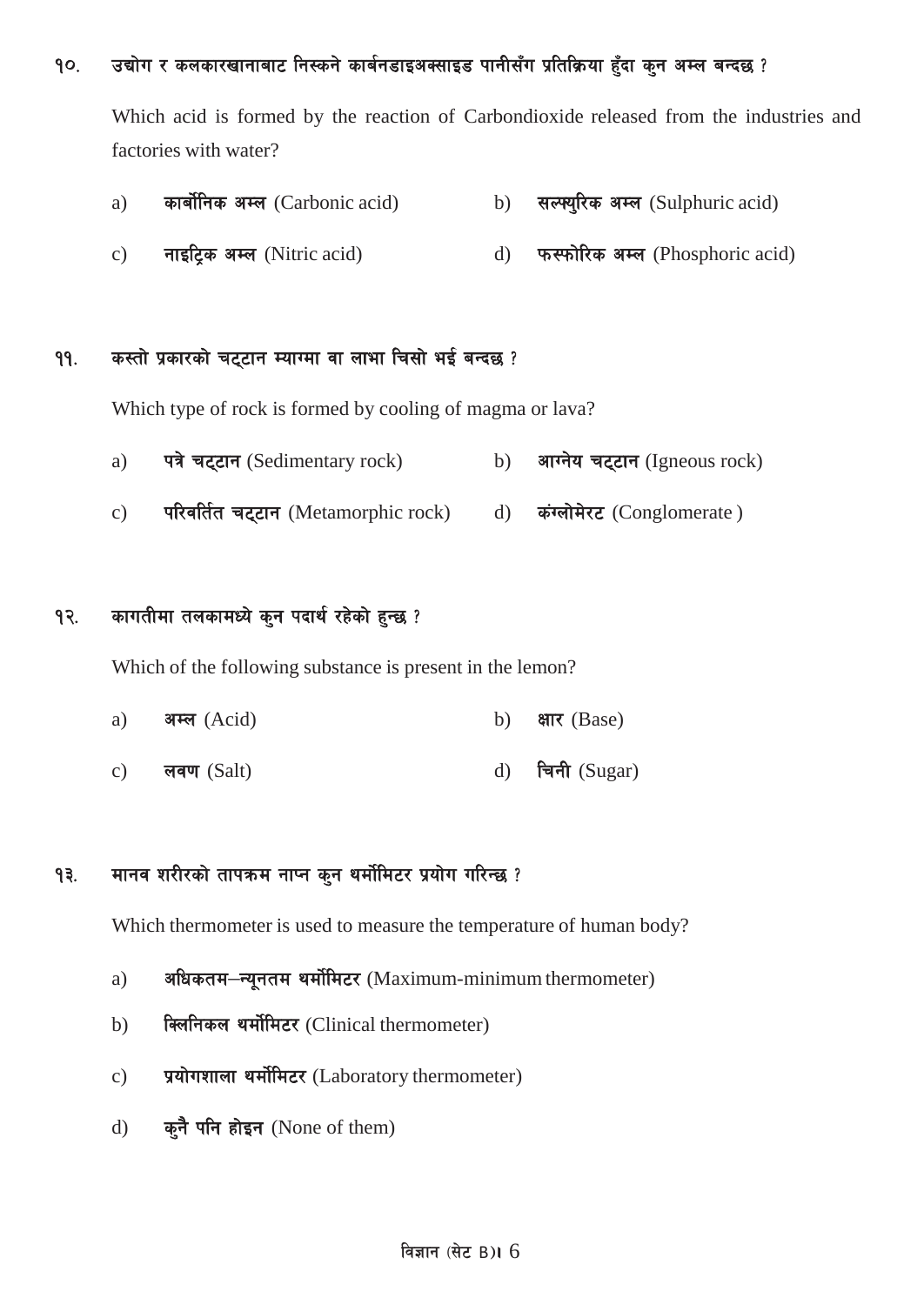### १४. वेकिङ सोडा (लुगा धुने सोडा) को अणु सूत्र के हो ?

Which of the following is molecular formula of baking soda?

2 2 3 3 a) Na CO b) NaH CO

3 c) NaHCO d) NaOH

### १५. खाने नुनको अणुसूत्र तलकामध्ये कुन सही हो ?

Which one of the following is the correct formula of common salt?

- a)  $Na_2Cl$  b)  $NaCl_2$
- c)  $\text{Na}_2\text{CO}_3$  d)  $\text{NaCl}$
- **16. This question is kept blank.**

### १७. मोटर गाडीमा साइड ऐनाको रूपमा कुन प्रकारको ऐना प्रयोग गरिन्छ ?

Which types of mirror is used as side mirror in vehicle?

- a) कन्केभ ऐना (Concave mirror)
- b) कन्भेक्स ऐना (Convex mirror)
- c) समतल ऐना (Plane mirror)
- d) गोलो ऐना (Spherical mirror)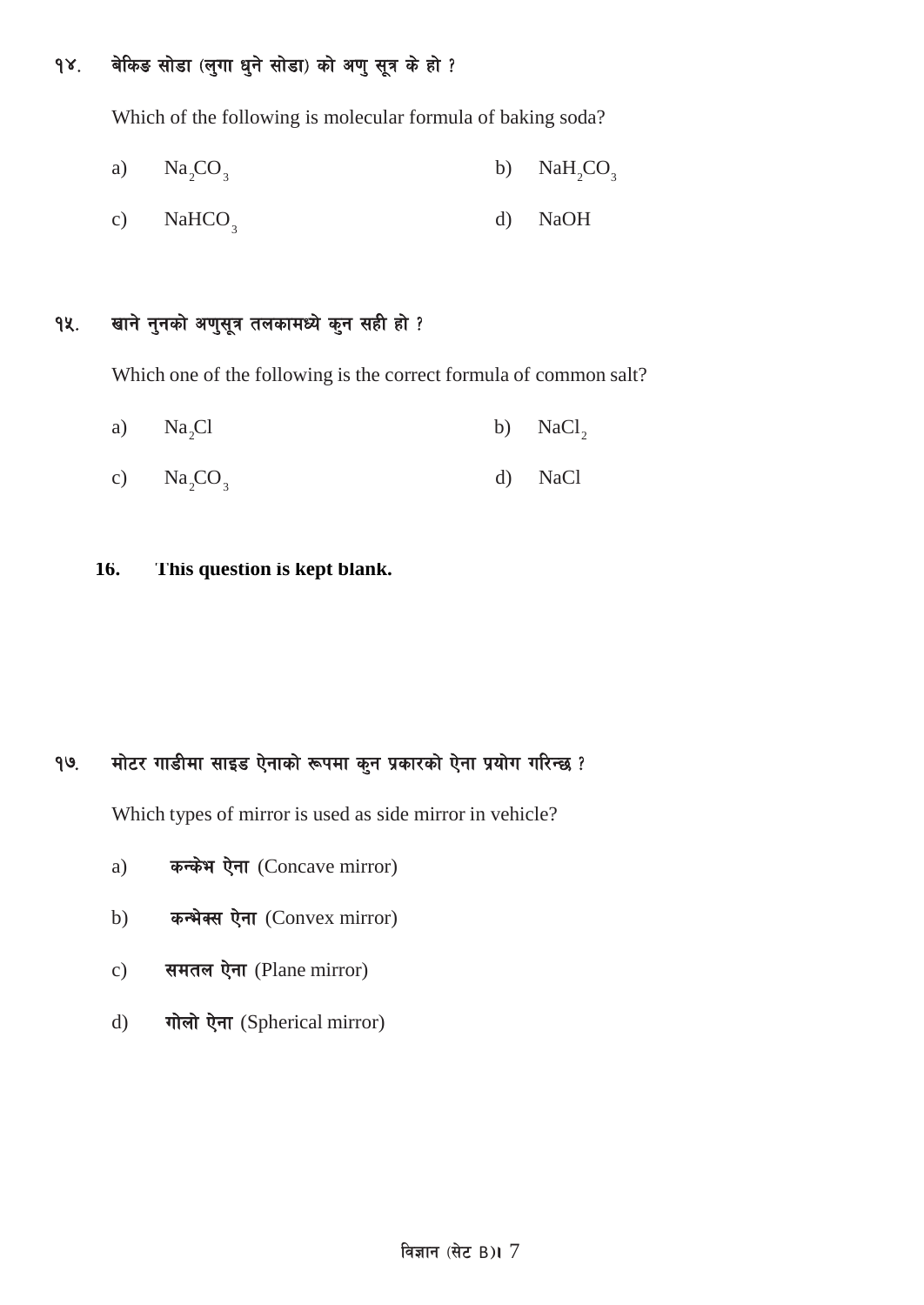#### चुम्बकको चुम्बकीय क्षेत्रमा कुनै फलामको टुका वा चुम्बकीय पदार्थलाई राख्दा उक्त वस्तुमा चुम्बकीय गुण पैदा  $95.$ हनाको कारण के हो ?

What is the cause when a piece of iron or magnetic material is placed at a magnetic field of a magnet, magnetic properties are created in the material?

- चुम्बकको आणविक सिद्धान्त (Molecular theory of magnetism)  $a)$
- चुम्बकीय उपपादन (Magnetic induction)  $b)$
- विद्युत् चुम्बकीय उपपादन (Electro-magnetic induction)  $c)$
- चुम्बकीय क्षेत्रको क्षमता (Magnetic field strength)  $\mathbf{d}$
- 19. This question is kept blank.

#### वायुमण्डलमा कार्वन डाइअक्साइड, धुलकण, जलवाष्प, सल्फरडाइ अक्साइड तथा अन्य ग्याँसहरूको मात्रा बढेमा के २०. असर हुन्छ ?

What is the effect of the increment of carbon dioxide, dust, water vapour, sulfur dioxide and other gases in the atmosphere?

- हरितगृह प्रभाव बढ्ने (Increase in greenhouse effect)  $a)$
- ओजोन तह ह्रास हुने (Depletion of Ozone layer)  $b)$
- जल प्रदूषण हुने (Water pollution)  $\mathbf{c})$
- आँधी/हरी बतास आउने (Occurrence of storm)  $\mathbf{d}$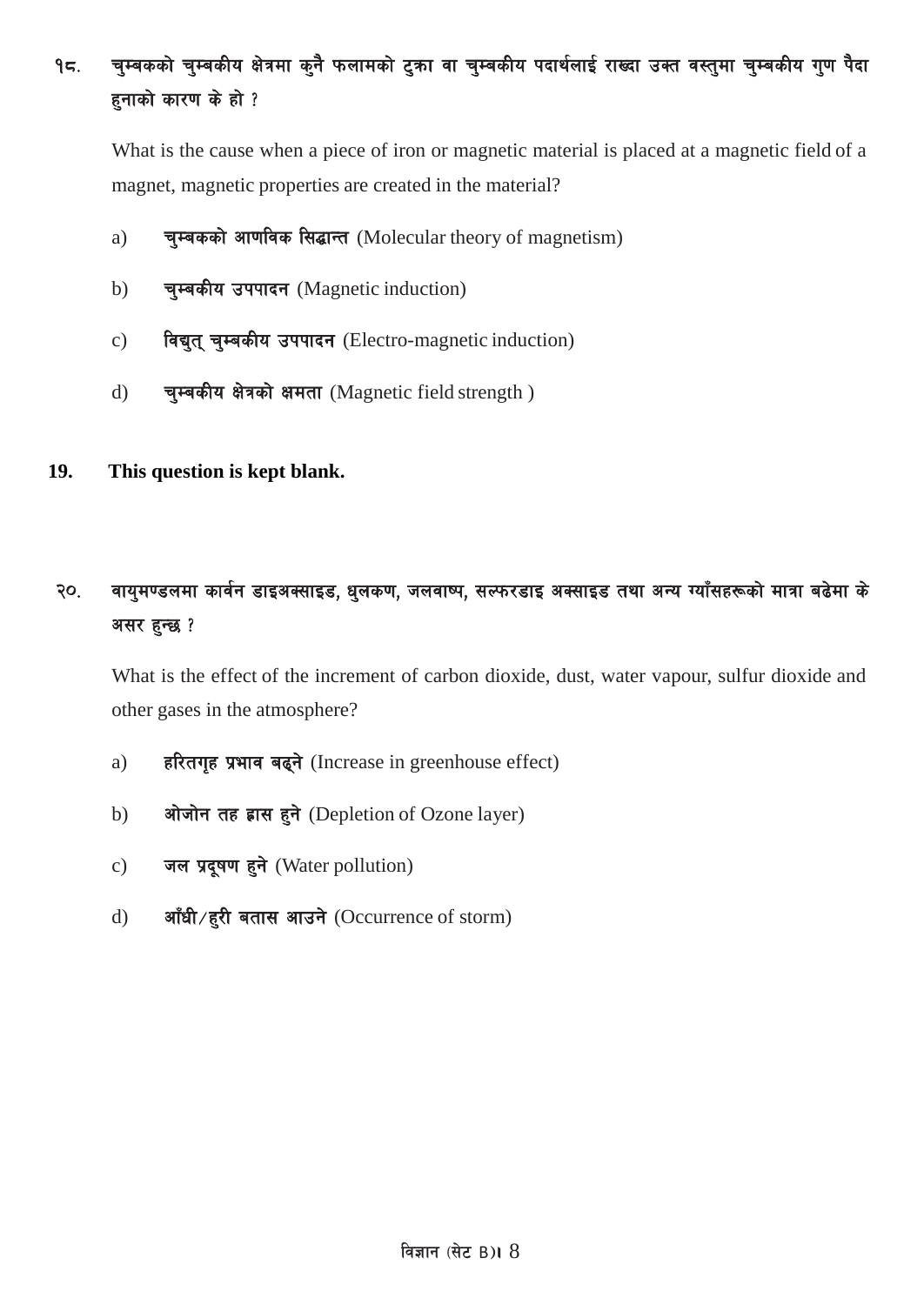| ख)         | उपयुक्त शब्द राखी खाली ठाउँ भर्नुहोस् ।                  |                |
|------------|----------------------------------------------------------|----------------|
|            | Fill in the blanks with suitable words.                  | $(5\times1=5)$ |
| २१.        | गतिको एस.आइ. एकाइ हो ।                                   |                |
|            |                                                          |                |
| २२.        | हेमाटाइट  धातुको धाउ हो ।                                |                |
|            |                                                          |                |
| २३.        | हरियो बिरुवाले प्रकाश संश्लेषण कियामायाँस बाहिर फाल्दछ । |                |
|            | Green plant releases gas during photosynthesis.          |                |
| $58^\circ$ | परमाणुको M सेलमा अधिकतम ओटा इलेक्ट्रोन अटाउन सक्छ ।      |                |
|            | M shell of atom can accommodate maximum  electrons.      |                |
| २५.        | तारामण्डलको सङ्ख्या रहेको छ।                             |                |
|            | The number of constellations is                          |                |
|            |                                                          |                |

#### प्रत्येक प्रश्नको उत्तर लेख्नुहोस् ।  $\Pi$

Write the answer of each question.  $(5 \times 1 = 5)$ 

#### अल्कोहल र पानीको मिश्रणबाट यसका अवयवहरूलाई छुट्याउन कुन विधिको प्रयोग गर्नुपर्छ ? २६.

Which method is used to separate the components of the mixture of alcohol and water?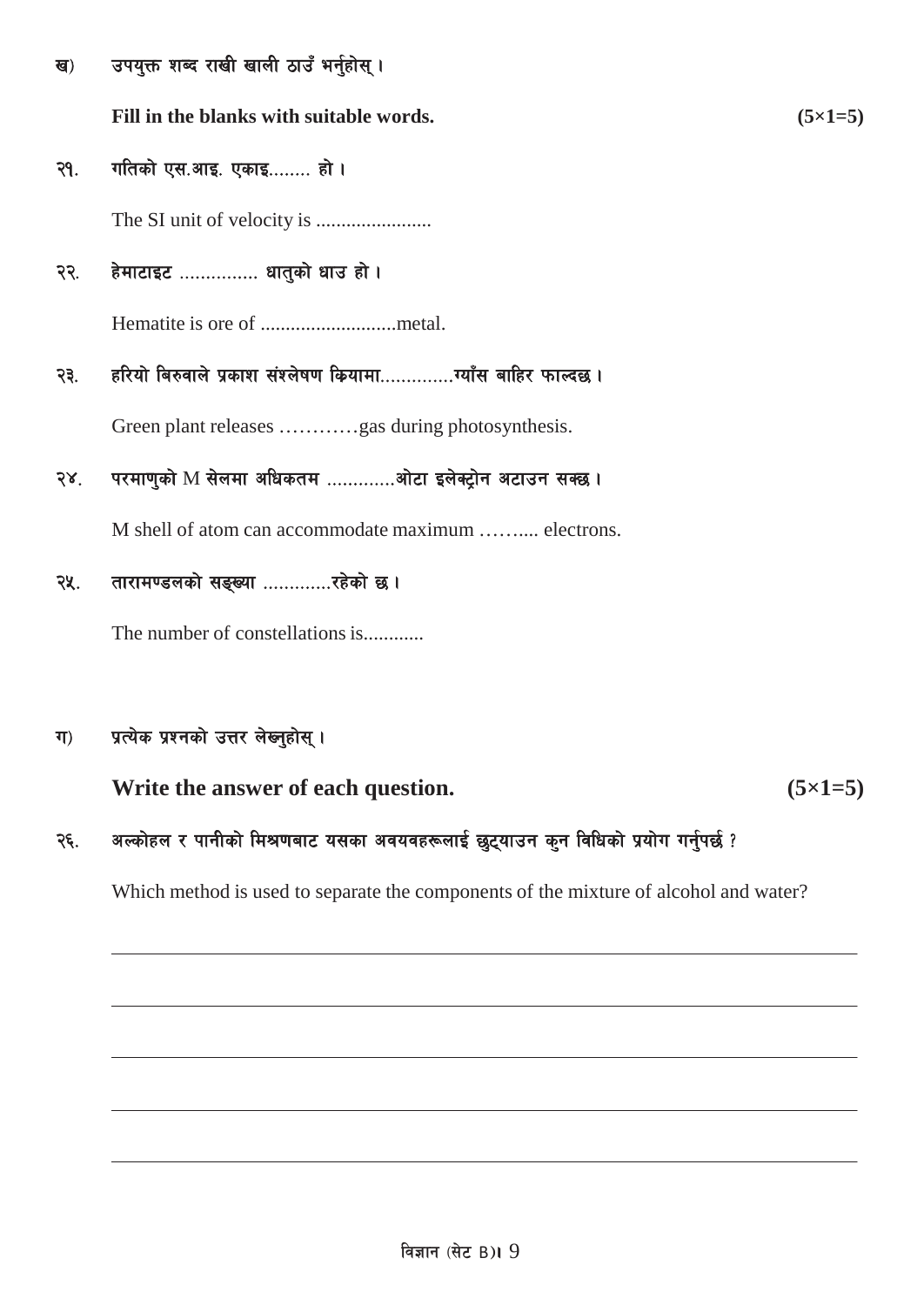# २७. नेपालमा पाइने कुनै २ ओटा लोपोन्मुख स्तनधारीहरूको नाम उल्लेख गर्नुहोस् ।

Mention any two endangered mammals found in Nepal.

# $\mathcal{R}$ द. फूलको कुन भागमा परागकणहरू बन्दछन् ?

In which part of flower pollen grains are formed?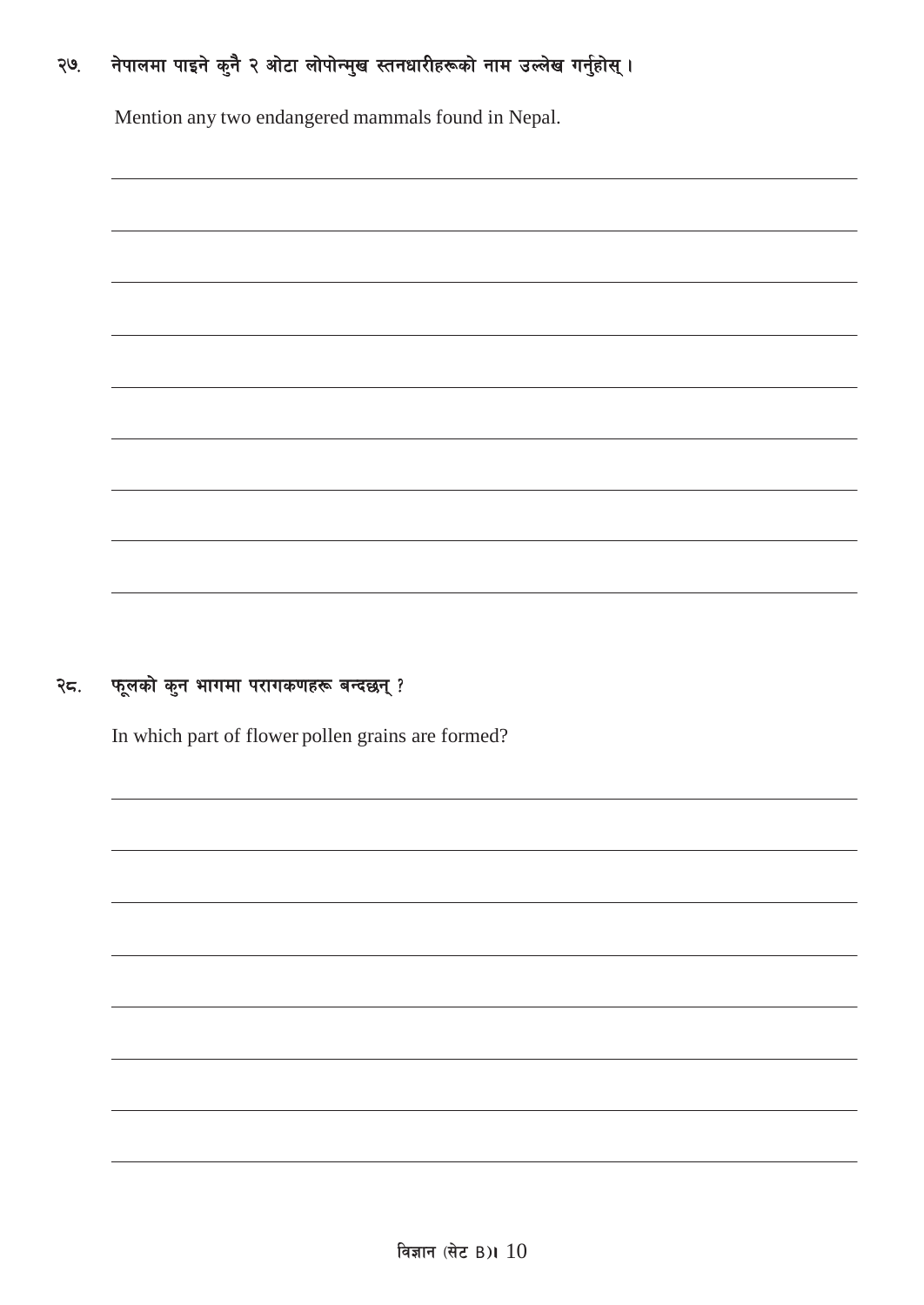#### ५० मिटरको उचाइमा भनुण्ड्याइएको भकुण्डोमा कुन शक्ति रहेको हुन्छ ? २९.

What type of energy is stored in a ball hanging at 50 m high?

#### रक्तसञ्चार प्रणालीको एक कार्य उल्लेख गर्नुहोस् ।  $30<sub>1</sub>$

Mention one major function of Circulatory system.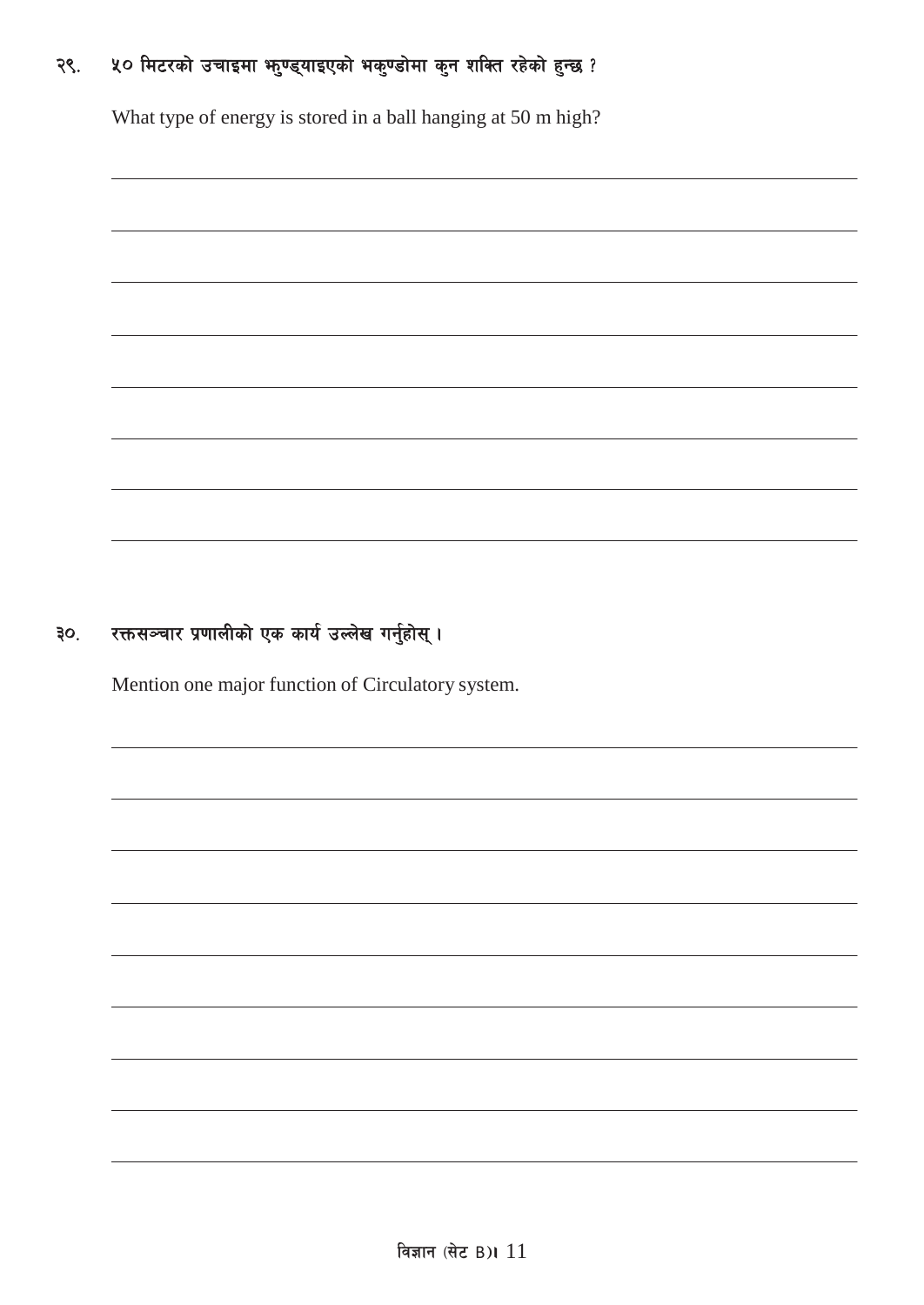- 3\_ k|To]s k|Zgsf] pQ/ n]Vg'xf];\ . **Write the answer of each question. (7×2=14)**
- ३१. एउटा कार स्थिर अवस्थाबाट चल्न सुरु गर्दछ। ५ सेकेण्डपछि कारको गति बढेर 72km/hr हुन पुग्यो भने उक्त कारको प्रवेग कति होला ?

A car starts to move from the rest. After 5 seconds its velocity becomes 72 km/hr. What will be the acceleration of the car?

### ३२. भूक्षय र निक्षेपण साथ साथै हुनाका कारण केके हुन् ?

What are the reasons of occurring erosion and deposition side by side?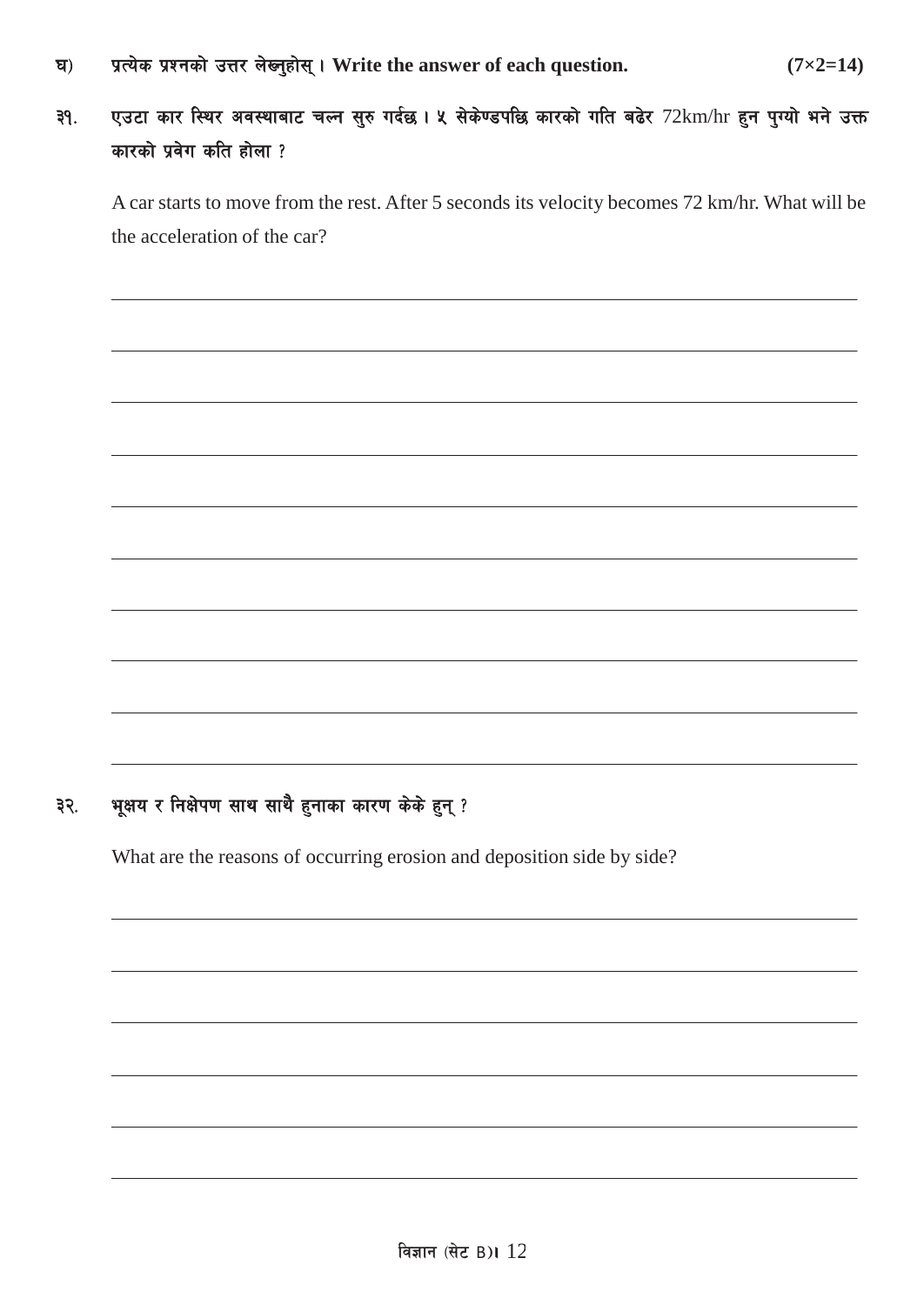# ३३. यदि 40 मिटर प्रतिसेकेण्डको गतिमा गुडिरहेको बसमा ब्रेक लगाइयो भने 5 सेकेण्डमा बस रोकिन्छ। बसको गतिहास कति होला $?$

If the brake is applied to a bus moving with velocity of 40 m/s, it stops in 5 seconds. What is the retardation of the bus?

# ३४. शिकार आरक्षका कुनै दुई फाइदाहरू लेख्नुहोस् ।

Write any two advantages of hunting reserve.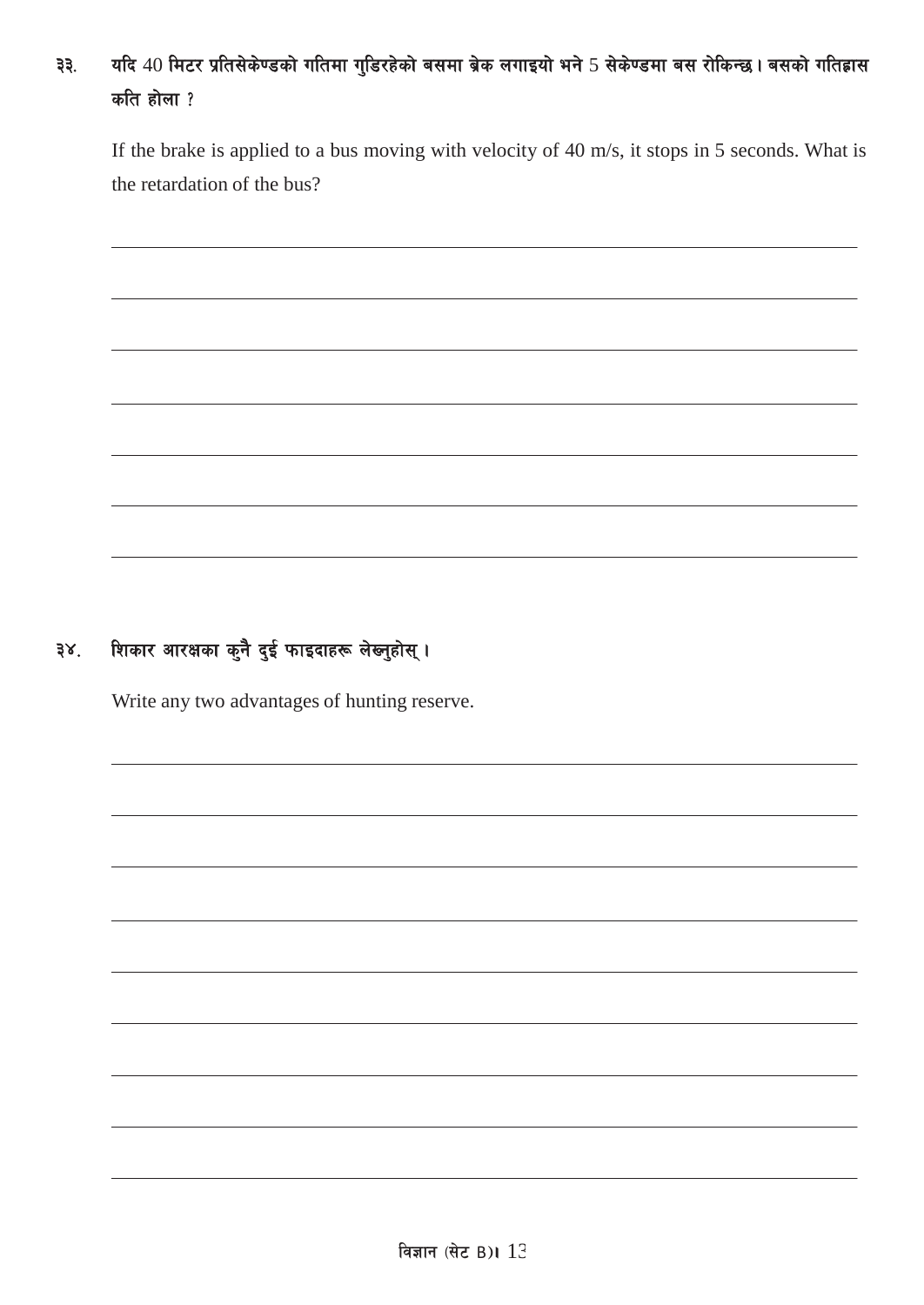# ३५. मानव मुटुमा पाइने धमनी र शिरा बीचका दुईओटा भिन्नताहरू उल्लेख गर्नुहोस् ।

Mention two differences between arteries and veins found in human heart.

# ३६. भूकम्पले मात्र होइन मानिस आफ्नै कारणले क्षति व्यहोर्छ। कुनै २ ओटा तथ्यसहित पुष्टि गर्नुहोस्।

Not only the earthquake that harms human, but people are solely responsible for the damage. Justify with two facts.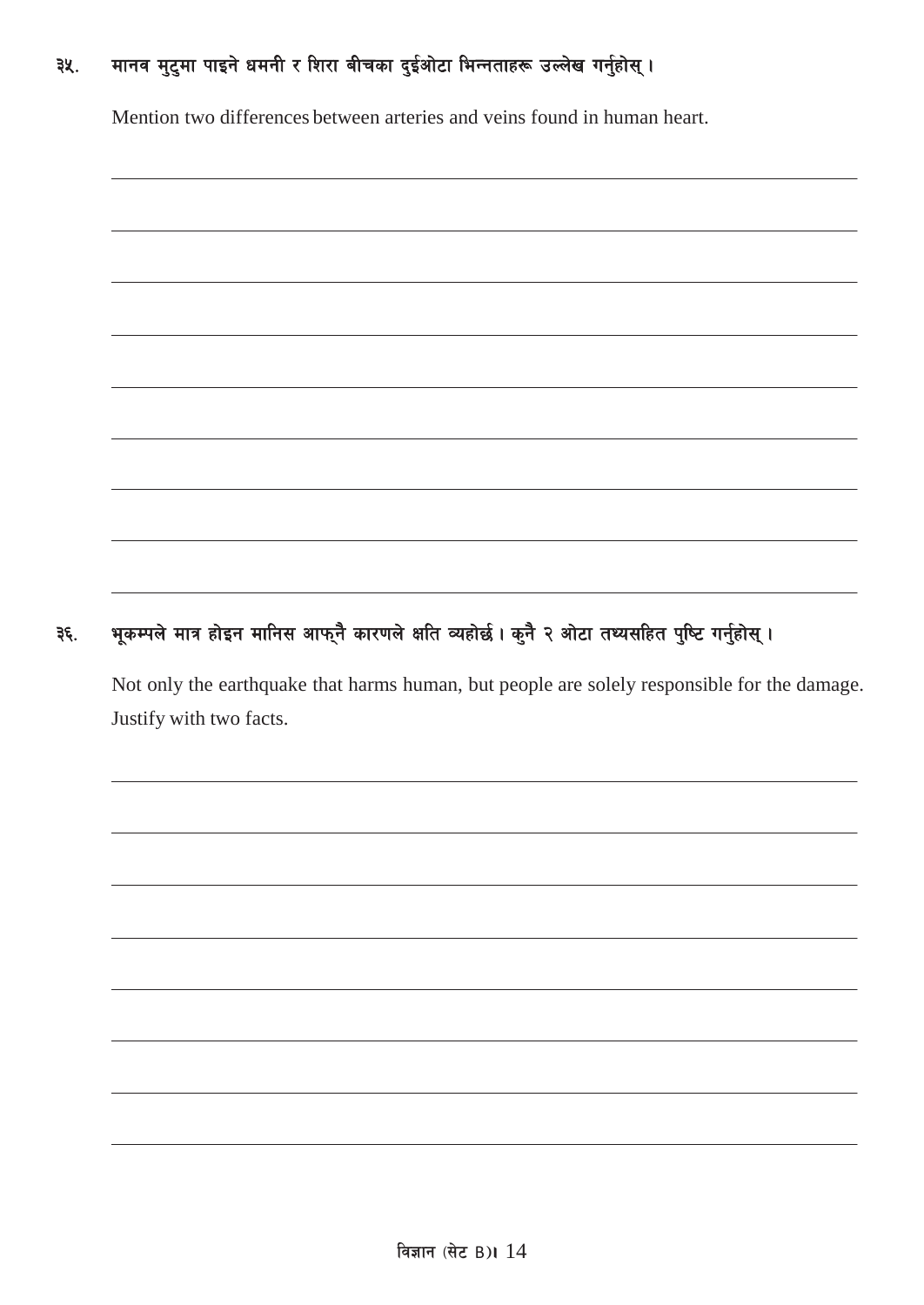#### बिरुवाको जरा र पातको एउटा/एउटा कार्य लेब्नुहोस्। . थह

Mention one function of leaf and root of the plants.

प्रत्येक प्रश्नको उत्तर लेख्नुहोस् । Write the answer of each question. ड)  $(2 \times 3 = 6)$ 

#### जलवायु परिवर्तनको प्रभावलाई कम गर्नको लागि कुनै तीन ओटा सुभाव दिनुहोस् । ३८.

Give any three suggestions to minimize the effect of climate change.